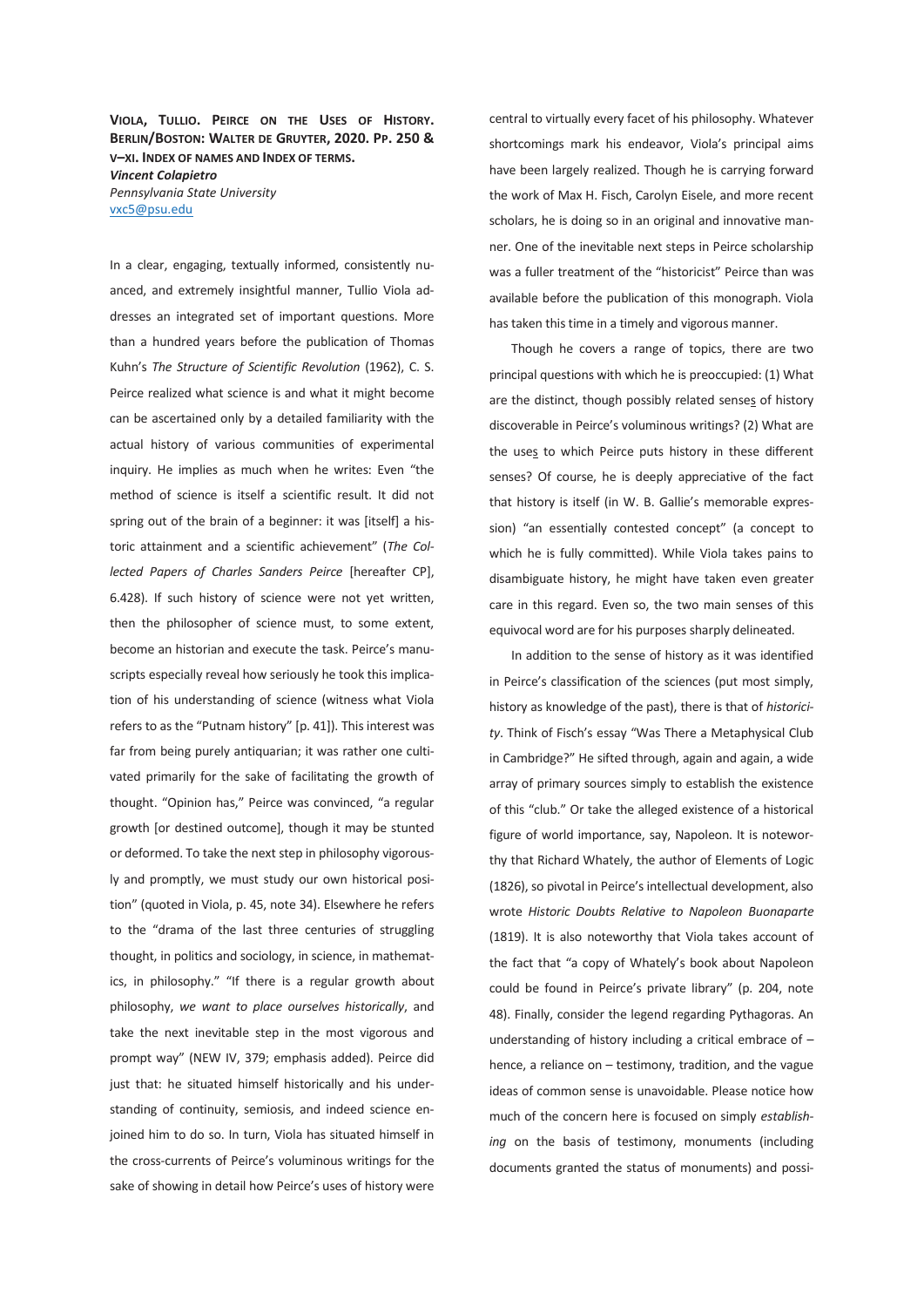bly other sources of evidence, the basic historical facts (e.g., the existence of Napoleon or the periodic meetings in Cambridge, Massachusetts, of a group of intellectuals). What is in evidence here is just how seriously Peirce took skepticism, without being a skeptic. "I applaud skepticism with all my heart," he insists," provided it have four qualities: first, that it be sincere and real doubt; second, that it be aggressive; third, that it push inquiry; and fourth, that it stand ready to acknowledge what it now doubts, as soon as the doubted element comes clearly to light" (CP 1.344). In no arena of inquiry is such aggressive skepticism more of a methodological prerequisite than historical investigations, where human commitments, passions, and especially antipathies are likely to stunt or deform, if not actually block, inquiry. Even so, Peirce appreciated Whately's book on Napoleon for what it was, a satire. Given the weight of historical testimony, it would be unreasonable to suspend belief in the existence of this figure. Indeed, the point of this satire is aimed at exposing the fatal flaw in the wholesale reject of eyewitness testimony. To nullify this weight, in the name of what seems reasonable to us today (as David Hume tried to do in his rejection of miracles), is in effect to make historical actuality conform to contemporary fashions. We are too much at risk of etherealizing the actuality of the past, in its alterity from the present (see, e.g., Viola, pp. 100ff.). To presume we are in a position to know better than those who were present smacks of arrogance, while to accept without question what they testify to have witnessed points to credulity.

Regarding *Geischichtlichkeit* (Viola, p. 67), Viola makes a bold, pivotal, and, in my judgment, plausible claim: "Peirce cultivated a strong conception of historicity, one that becomes most visible once we focus on the processualist nature of his semiotics, metaphysics, and of his theory of evolution" (p. 7). To history in the sense of our accredited knowledge of past events, there is accordingly *Geischichtlichkeit* and, moreover, our consciousness of this historicity. (There are of course not only more senses of history in general than these two but also more uses of this word in Peirce's writings than these. It would accordingly have been helpful for Viola to

have offered a fuller disambiguation of this contested concept.). There are, in addition, at least two sides to our consciousness of historicity. On one side, there is an appreciation of how decisively the past has shaped the present (see, e.g., p. 7 and p. 71). On the other, there is an awareness that our locus in the present decisively shapes not only interests in the past but also our understanding. The former can be made to look as though the historical present is in the iron grip of a completely determinate past. The latter can be taken to imply we are imprisoned in the present. As Viola notes, Peirce implicitly recognizes "that history can only be written from a specific historical angle, i.e., the stage of scientific development at which historians find themselves" (p. 59, note 81). Hence, historicity seems to pose a dilemma: Either historical determinism or invincible presentism. On Viola's reading, however, the historical present is a site of intellectual autonomy (see Chapter 4, especially pp. 100-104). Moreover, the actual past is always to some extent discoverable by those situated in the historical present. Because Viola focuses on facts rather than the significance of facts, that is, because his main concern is with establishing historical facts rather than interpreting their contested meanings, some thorny but crucial questions are largely evaded. In this he is faithful to Peirce, at least to a foreground feature of his subject's intellectual persona.

In a work deserving far more attention than it has received, Joseph L. Esposito suggests: "In contrast with the one-sided idea that we are either always within history, or mystically transcending it, the critical appreciation of the variety of forms of historical consciousness … suggests instead the possibility of an evolution of such consciousness to the point of heightened self-awareness" (*The Transcendence of History*, p. 169). In the history of Peirce's thought, precisely as portrayed by Viola, we observe nothing less than different forms of historical consciousness reaching a "point of heightened selfawareness." In his case, then, we do not catch Peirce either endorsing the view that we are imprisoned within history or advancing the position that human beings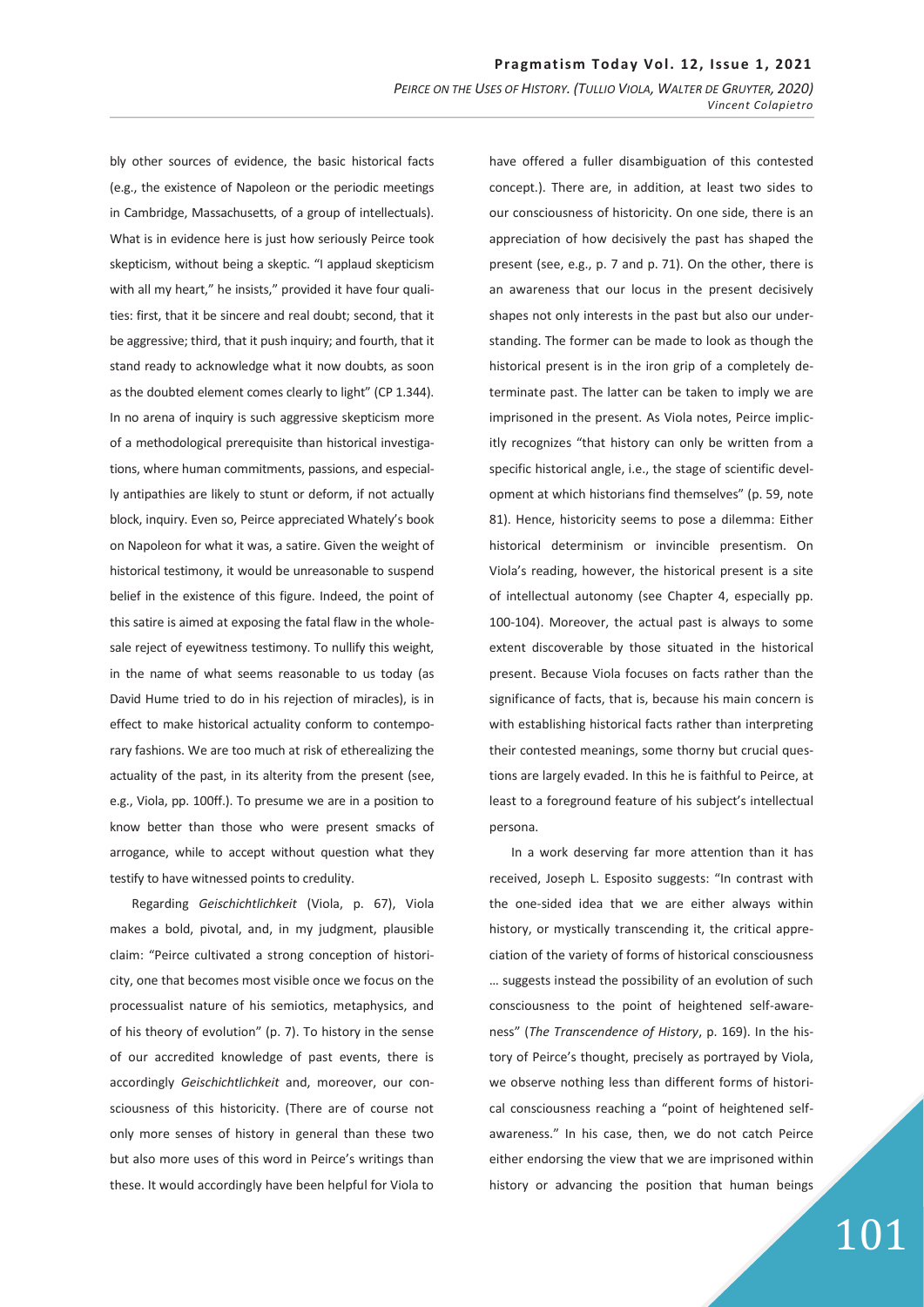possess a capacity to transcend, as timeless spectators, the flux of history. With great subtlety, he (at least) implies that the transcendence *of* history, insofar as it is possible, is an achievement in history. While it is always partial, provisional, and fallible, such transcendence is real. But historical consciousness, not least of all such consciousness evolved to the point of heightened selfawareness, "is not something that stands apart from human cognition, but is in fact [!] a construction of the mind itself" (Espositio, pp. 169-70). While he would readily grant a constructivist role to the inquiring mind, Viola would nonetheless never abandon the objectivist commitment of the working historian. This pertains both to himself (as an intellectual historian, he is committed to a realist approach) and Peirce (as an interpreter of Peirce, he is convinced that, vis-à-vis history, Peirce is as much a realist as he is elsewhere in his philosophy). Even with regard to the reconstruction of the past, "the outward clash" plays a decisive role (see, e.g., Viola, pp. 109–12).

Reality, understood as that which possibly "stands apart from human cognition," is in a weak sense a construction of our minds. It is how some thinkers conceive reality. This conception might track its object better than other notions, but it is one among other "essentially contested concepts." So, too, are facts. Facts are not data: they are not given. Rather they are established. What is established as a fact stands firm. The hardness of facts is not compromised by acknowledging that the status of anything as a fact is, especially in the context of history, the result of self-controlled processes of inference. As a result, its brute actuality deserves to be acknowledged, not slighted by exaggerated emphasis on the fallible procedures by which typically contested claims are sorted out and the "hard facts" are themselves established. While facts are in a sense, as the word suggests, "fabrications," calling attention to them as the compelling results of human procedures does nothing to reduce them to *mere* constructs. As Joseph Margolis and Bruno Latour, along with others, have argued, constructivism and objectivism are not necessarily exclusive alternatives.

One of the merits of Viola's book is to be so alive to the issues of Peirce's day and of our own time, without either conflating these or presuming them to be utterly disparate. In his account of Peirce, he at once avoids both the insularity of presentism and the incoherence of historical relativism. As a result, Peirce does not abide in the eternal present but lives in the historical present, in all of its fissures, ambiguities, and indeed, contradicttions. To live in such a present is ineluctably to be caught up in processes of renegotiating the terms of one's inheritances and confronting more squarely than has yet been done disconcerting novelties, novelties indicative in crucial respects of a future at odds with the present. What enables Viola to accomplish this is having so thoroughly done his homework, specifically, having raked the unpublished manuscripts, read the published writings, consulted his intellectual predecessors and contemporaries, also an impressive amount of secondary literature, pertaining both specifically to Peirce and generally to the topics treated in this book (e.g., periodization, testimony, and narrative).

"The study of Peirce's approach to history itself has," as Tullio Viola notes in the Introduction to this book, "a history" (5). Such historical self-consciousness informs *Peirce on the Uses of History* at every turn*,* without undermining the author's hermeneutic commitment to Peirce's avowed realism (not least of all, the insistence on seeing realism as "a leading motif not only in his history *of* science, but also in his conception of history *as* a science" [p. 223]). In reference to history (our knowledge of the past), then, Viola is committed to reading Peirce as a realist. But Peirce's attunement to the historicity of his own endeavors *and* his commitment to realism are among the defining features of his philosophical project, as Viola so deftly exhibits in this monograph (a contribution to Peirceana, a series edited by Francesco Bellucci and Ahti-Veikko Pietarinen). In this regard, Viola's own orientation is unmistakably Peircean: his advocacy of realism is not allowed to blunt his awareness of the historicity of *his* project. But, then, this awareness is in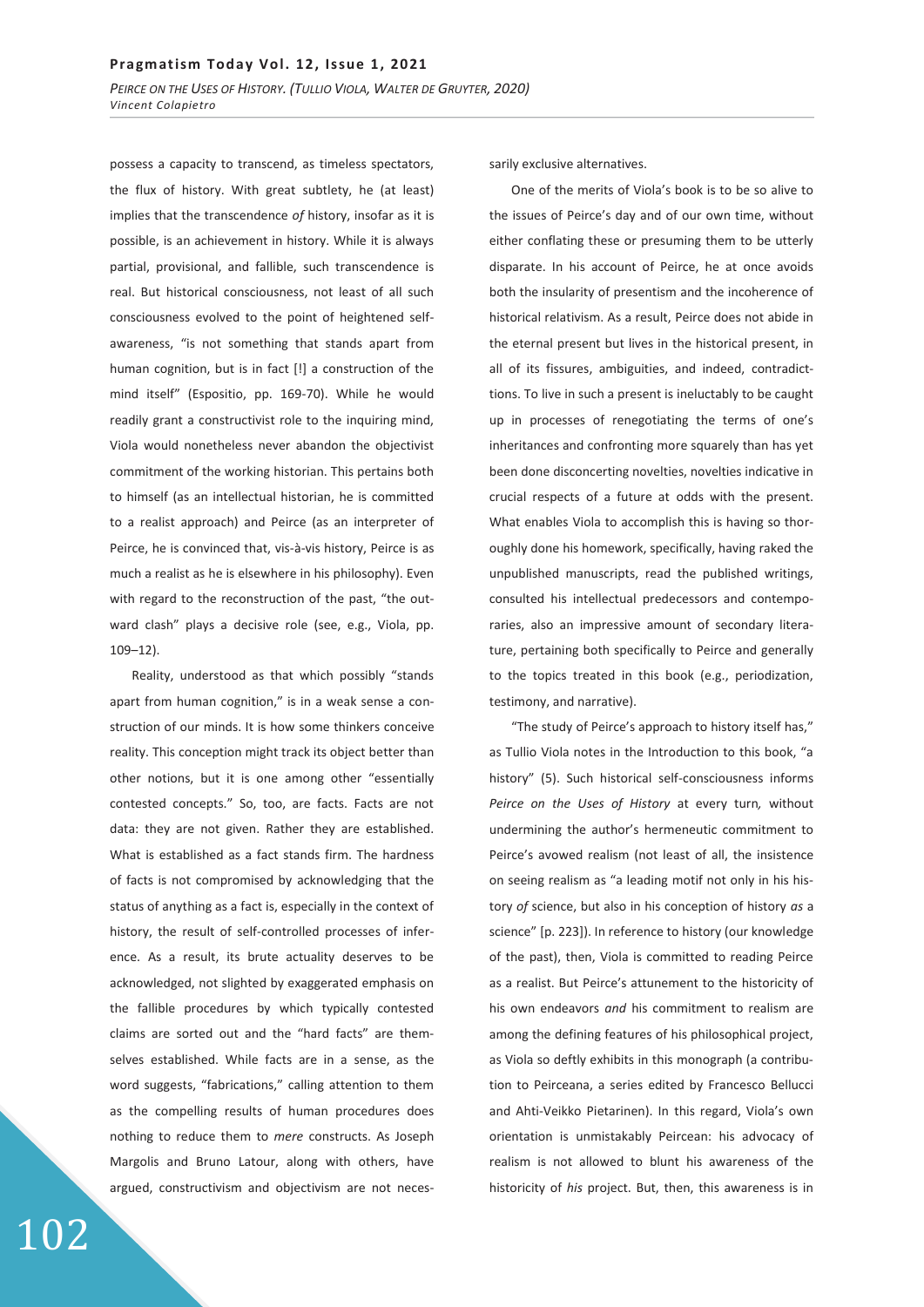turn not allowed to compromise this advocacy. Contra such interpreters as Joseph Esposito, Peirce delicately balances rival impulses.

The history of the study of Peirce's engagement with history is thus worth recalling here, if only briefly. After mentioning the names of Max H. Fisch, Murray G. Murray, Philip P. Wiener, and Walter B. Gallie as scholars who in the 1950s oriented the study of Peirce to include an historical dimension and the formal consideration of historiographical questions. The title of Murray's book (*The Development of Peirce's Philosophy*) was itself instructive, for it unambiguously indicated the model for how to study Peirce (developmental studies were ideally suited to the dramatically unfolding character of Peirce's philosophical investigations). At the very time when academic philosophy was increasingly becoming an ahistoric discipline (see, e.g., Gallie 1964, pp. 145-51), philosophical attention to the nature of historical knowledge, especially on the part of "American" philosophers (e.g., Morris R. Cohen, Arthur O. Lovejoy, and John H. Randall, Jr.), but also analytic philosophers (e.g., Alan Donagan, William Dray, and Patrick Gardiner) was a notable feature of academic discourse. For those such as Fisch whose interests extended to Giambattista Vico, such attention was welcome, even if all too often this attention assumed forms in which broad questions of fundamental importance (above all, those pertaining to the relationship between philosophy and history) were occluded.

Viola takes care to highlight certain salient details in what for many Peirce scholars is an unknown story. In 1971 Willard M. Miller published in the *Transactions of the Charles S. Peirce Society* an article entitled "Peirce on the Use of History." In it he was critical of Phillip P. Wiener's "Evolutionary Interpretation of the History of Science." This prompted Wiener to respond ("W. M. Miller on Peirce's Interpretation of the History of Science"). He makes a point of charging Miller with exaggerating Peirce's historical concerns. It is possible to make too much of Peirce's use of history. This in effect is what Wiener is claiming in his response to Miller. "Peirce's philosophy of science and metaphysics was [sic.] more

intimately linked to his logical studies than to his historical interests … he wrote much more on the logic of science than on its history, and … he minimized the logical strength of historical explanation and yet used it in his metaphysical; evolutionism inconsistently" (1971, 233). But, then, it is possible to make too little of Peirce's engagement with history. This is clearly Miller's position against Wiener's onslaught. Peirce's "work as a philosopher of history," he contends, "is valuable both for understanding Peirce's other work [including that on the logic of science] and it is own right as a theory of history" (1971, 105). This work is more intimately related to Peirce's focal concerns (e.g., offering a normative account of objective inquiry or instituting a theory of signs) and more consistent than expositors such as Wiener are willing to grant.

Other knowledgeable, sympathetic expositors of Peirce appear to side with Wiener in their misgivings about Peirce's understanding or appreciation of history. W. B. Gallie goes so far as to suggest, in one place, that Peirce lacked nothing less than "historical imagination." As Peirce conceived it, *inquiry* is the name for "the fact that somehow a wide variety of our activities have come to be initiated and guided by signs which admit of logical criticism and correction" (Gallie's *Peirce and Pragmatism*, p. 92). This manifestly makes inquiry depend "on the fact that man is a sign-using animal and the sign-systems which he employs include signs for the questioning, correction, and qualification of other signs." Peirce however does not even try to explain, at least in detail, how this situation has come about. "Like almost every other philosopher of the western tradition, Peirce lacked the kind of historical imagination which this task would have required." In his own work on history, however, Gallie praises Peirce for his "historical-mindedness." He claims, "with comparatively few exceptions – Aristotle, Leibniz and Peirce being the greatest – philosophers have displayed a fantastic lack of historical mindedness and an almost total lack of interest in their own historical role within intellectual life" (*Philosophy and the Historical Understanding*, p. 146; quoted in part in Viola, p. 150). It is difficult to know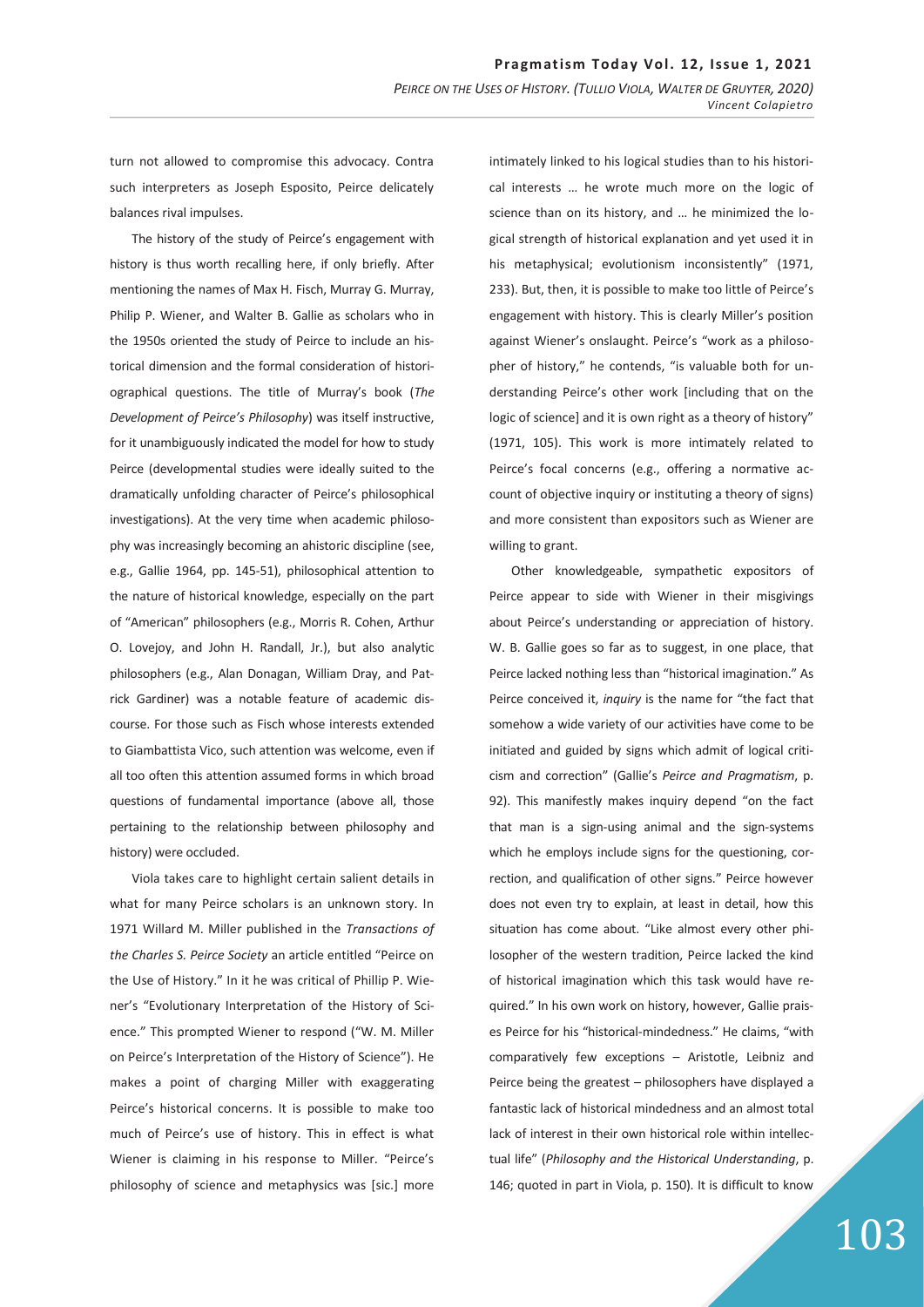how to reconcile Gallie's characterization of Peirce as lacking a specific kind of historical imagination and his praise of Peirce as a philosopher uncommonly marked by historical-mindedness. Perhaps he changed his assessment. Or perhaps there simply is no incompatibility between lacking the specific kind of historical imagination required to execute the task in question (constructing a detailed explanation of how a sign-using animal instituted self-corrective procedures) and what is meant by "historical-mindedness." What is especially noteworthy is that the very same commentator (if only at different times) criticizes Peirce for his lack of historical imagination and praises this figure for his historical-mindedness. Conflicting assessments of Peirce's historical sensitivity are – or at least appear to be – evident in different texts by the same author but far more so in the critical exchanges between different expositors.

Let us return for a moment to a previous discussion. In "Peirce and the Philosophy of History" (1983) and other writings, most notably, if only by implication, *The Transcendence of History: Essays in the Evolution of Historical Consciousness* (1984), Joseph Esposito, another informed, sympathetic expositor, discerns an unresolved tension between Peirce's objectivist and constructivist (or "transcendentalist") tendencies. "The first position is decidedly realist ('without a past to study there would be no historical consciousness'), while the other is more 'constructionist' ('without an historical consciousness there would be no past to study') (Viola, p. 6; Esposito 1983, p. 156). As Esposito sees it, Peirce oscillates between these two positions. In other words, there is an unresolved tension in Peirce's commitment to historical consciousness (at times, his realism seems to undermine or even preclude his appreciation of the historicity of all human undertakings, including his philosophical projects), whereas at other times, his very appreciation of this historicity seems to compromise his realism). In *The Transcendence of History*, Esposito, with only passing reference to Peirce, develops his own stance. In the end, Viola's stance is not far removed from Esposito's in *The Transcendence of History*. He does stress the extent to which Peirce achieved a delicate, if unstable, balance between these rival tendencies. But, like Esposito, Viola does not judge Peirce to have articulated a fully satisfactory position in which the reconstructive activity of the historian is perfectly balanced with the irrevocable actuality of history itself (see, e.g., Viola, pp. 109–11; also, pp. 224–26).

Before any of the essays mentioned above were published in *The Transactions*, Max H. Fisch presented a paper at what was then called the Western Division of the APA (Chicago; May 3, 1957) entitled "The Philosophy of History: A Dialogue" (*Philosophy and the History of Science: Essays in Honor of Max Fisch*, edited by Richard Tursman). The last word is given the Philosopher in this dialogue ("a Philosopher"). After the Historian discloses s/he discerns "a continuum of inquiry connecting the shortest-tethered grubbing of the historian with the most abstract and universal critiques and speculations of the philosophy," the Philosopher offers this speculation: "the ultimate problem of the philosophy of history may well be that of the relation between history and philosophy. … For the solution we had best look to philosophers who are also historians, or to philosophers who have carefully considered the work of such philosopherhistorians" (205) – or thinkers who are both.

Almost exactly fifty years after the publication of Miller's article ("Peirce on the Use of History"), Tullio Viola has published *Peirce on the Uses of History*. Like his predecessor (Miller earned his doctorate for his dissertation at the University of Illinois; 1970), he is drawing upon his doctoral work ("Philosophy and History: The Legacy of Peirce's Realism," a dissertation at Humboldt-Universität Berlin; 2014). Viola self-consciously joins a historiographic lineage.

The title of Miller's article (Miller being one of Fisch's students at Illinois) is slightly but significantly altered by Viola. The emphasis on the plurality of uses is announced in the title of the exemplary study under review here. There are arguably more uses of history than those to which Viola attends, as there are unquestionably more sense of *history* than he identifies.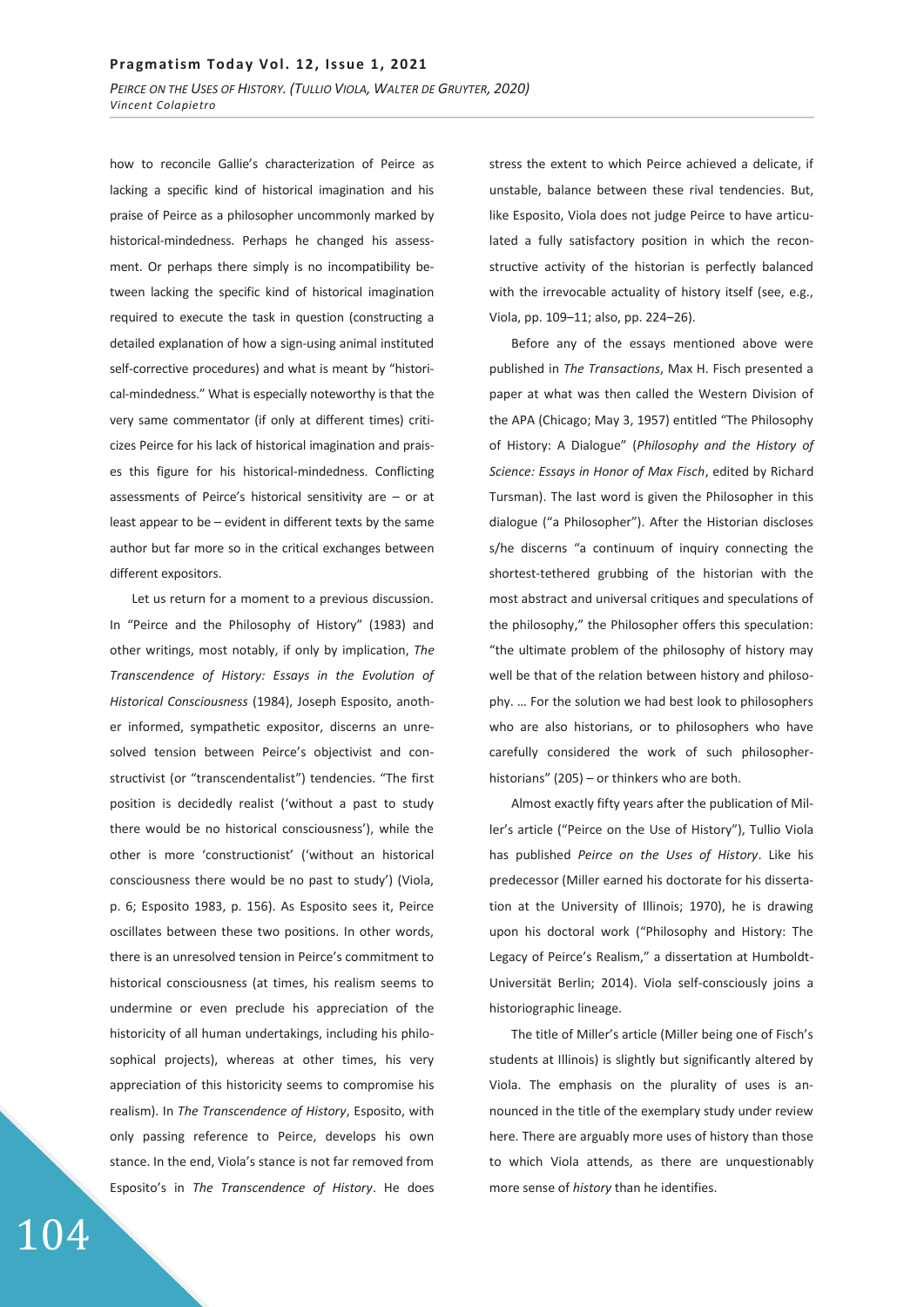Even so, the scope of this study is ambitious. Viola is appreciative of what he in a single monograph can reasonably achieve. "Needless to say, I cannot pretend to offer an exhaustive interpretation of this very large segment of Peirce's production. Rather, I isolate some of the most significant themes from his historical writings" (p. 8). While he is here specifically referring to his descriptive account in Chapter 6 ("Peirce the Historian") of Peirce's actual work as an intellectual historian, this lack of pretense marks this study as a whole. Viola does not take himself to be offering an exhaustive account of any specific facet of Peirce's engagement with history. He cannot but be selective in focusing on what he judges to be "the most significant themes" and, in my judgment, his own is in this and other respects solid and reliable.

This book is divided into three untitled parts. They are enclosed within an Introduction and Conclusion ("The Legacy of a Realist"). Part I is comprised of two chapters (Chapter 1, "The Making of a Polymath," and 2, "Not a Mere Wonder Book"); Part II of three chapters (3, "Historicity as Process," 4, "Autonomy and the Value of Experience," and 5, "Sociality, Dialogue, and Disagreement"); and Part III is comprised of two Chapters (6, "Peirce the Historian," and 7, "The Logic of Historical Inquiry"). In a brief Conclusion (pp. 218-26), the author highlights the "complex and multi-layered interplay between historical and philosophical inquiries," alleging this interplay is more intricate and layered than Peirce was disposed to acknowledge (p. 218). Doing so allows him "to focus on three major themes that have emerged" in the course of his investigation. The first of these themes is the one signaled in the title of this study, "Peirce's pluralism with regard to the uses of history" (p. 218). The second theme is "the relation between Peirce's interest in history and his more general philosophical commitments." The third one is "the problem of realism."

Each of the chapters is divided into titled sections, most of which are quite short (e.g., the sections making up Chapter 5, "Sociality, Dialogue, Disagreement," are: "The Problem of Peirce's Social Thought"; "The Guiding Thread of Dialogue"; Science: A Community in History";

"Philosophy: The Architectonic Principle"; "Disagreement and Convergence"; "Conservatism and Sentimentalism"; and "The Ethics of Terminology," several of these sections being only two or three pages). It is perhaps not too much to suggest that the "architecture" of this study is, in important respects, Gothic. In particular, the ribbed vault is herein a structural feature calling the mind to the highest level of philosophical generality (this is nowhere more evident than in pressing the question of the relationship between philosophy and history), while the intricate details and massive weight of such accumulated details combine to achieve a paradoxical result – a sense of solidity and weightiness conjoined to the power of making stone feel ethereal.

In the Introduction, the author helpfully provides a map for his readers. The function of Part I is introductory: it is designed principally to frame the project, first in biographical and then in philosophical terms. Chapter 1, "The Making of a Polymath," turns out to be a portrait of both an historian and an historicist. Chapter 2, "Not a Mere Wonder Book." Viola makes explicit his intention in identifying this chapter as such: "History is not a mere wonder book [a chronicle of events and incidents eliciting our amazement]; it is a necessary implement in every scientist's toolkit" (p. 49).

"Part II (Chapters 3–5) contains," Viola stresses, "the argumentative gist of the book." For in these pages the author provides "a comprehensive reconstruction of the different senses in which Peirce's philosophy allows history to play a significant role" (p. 7). This however identifies the function of Part II too modestly, for Viola presents the substance of his argument in Chapters 3 through 5, not merely his "argumentative gist." Finally, "Part III … focuses on Peirce's actual work as a historian and as a methodologist of historical inquiry" (p. 7). The arc of the book is accordingly from the very selective sketch of an intellectual biography to a detailed portrait of Peirce as a working history (even if in the field a history, as he was in other engagements, an autodidact).

In his presidential address to the American Historical Society, "Every Man His Own Historian"), Carl Becker

## 105